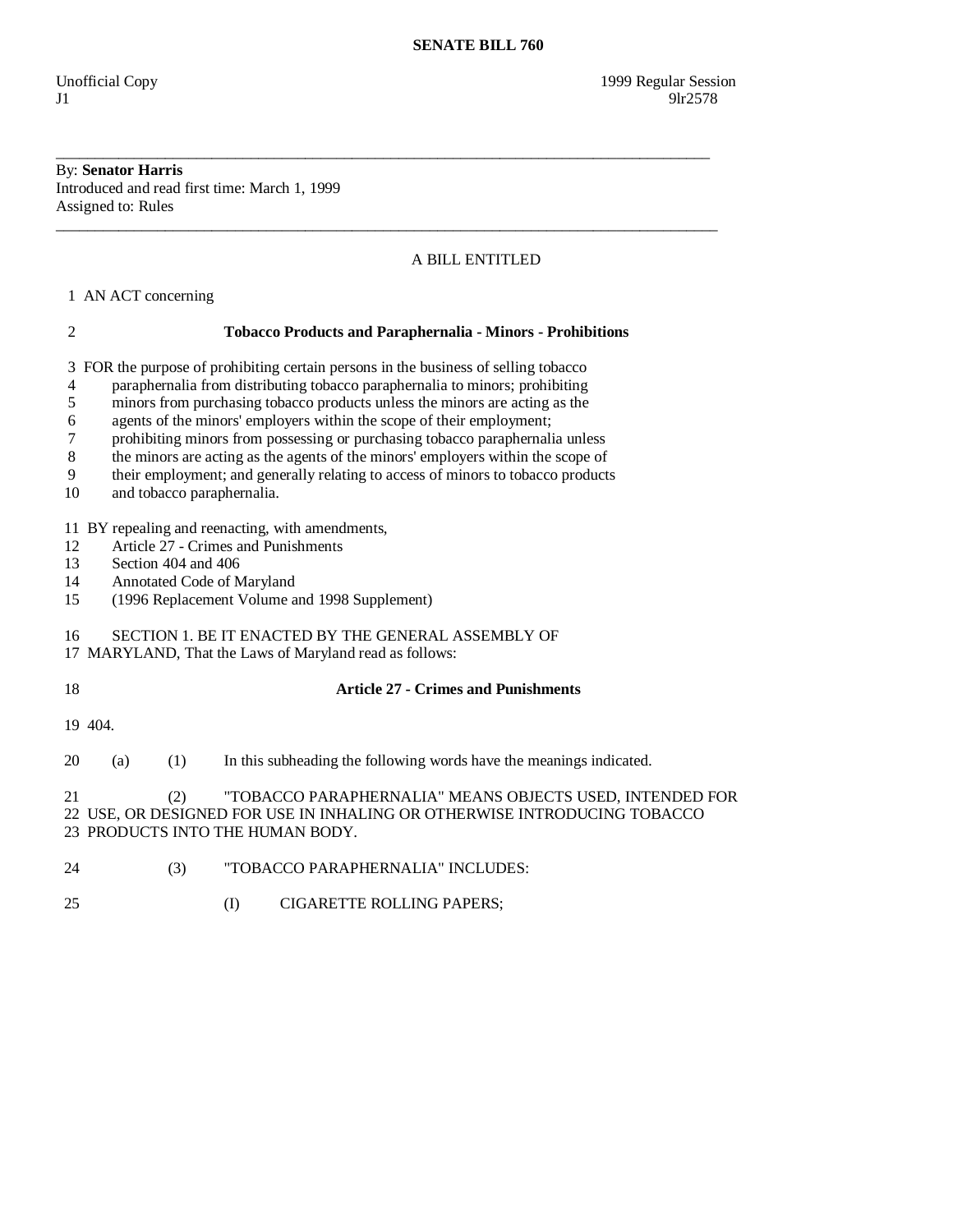| $\overline{\mathbf{c}}$                                                                                                                                                                                                                                                 |                                         |        | <b>SENATE BILL 760</b>                                                                                                                                                                                                             |
|-------------------------------------------------------------------------------------------------------------------------------------------------------------------------------------------------------------------------------------------------------------------------|-----------------------------------------|--------|------------------------------------------------------------------------------------------------------------------------------------------------------------------------------------------------------------------------------------|
|                                                                                                                                                                                                                                                                         | 1<br>3 HEADS, OR PUNCTURED METAL BOWLS; | (II)   | METAL, WOODEN, ACRYLIC, GLASS, STONE, PLASTIC, OR<br>2 CERAMIC PIPES WITH OR WITHOUT SCREENS, PERMANENT SCREENS, HASHISH                                                                                                           |
|                                                                                                                                                                                                                                                                         | 4                                       | (III)  | <b>WATER PIPES;</b>                                                                                                                                                                                                                |
|                                                                                                                                                                                                                                                                         | 5                                       | (IV)   | CARBURETION TUBES AND DEVICES;                                                                                                                                                                                                     |
|                                                                                                                                                                                                                                                                         | 6                                       | (V)    | SMOKING AND CARBURETION MASKS;                                                                                                                                                                                                     |
|                                                                                                                                                                                                                                                                         | 7<br>9 IN THE HAND;                     | (VI)   | ROACH CLIPS OR OBJECTS USED TO HOLD BURNING MATERIAL,<br>8 SUCH AS A CIGARETTE, THAT HAS BECOME TOO SMALL OR TOO SHORT TO BE HELD                                                                                                  |
|                                                                                                                                                                                                                                                                         | 10                                      | (VII)  | <b>CHAMBER PIPES;</b>                                                                                                                                                                                                              |
|                                                                                                                                                                                                                                                                         | 11                                      | (VIII) | <b>CARBURETOR PIPES;</b>                                                                                                                                                                                                           |
|                                                                                                                                                                                                                                                                         | 12                                      | (IX)   | <b>ELECTRIC PIPES;</b>                                                                                                                                                                                                             |
|                                                                                                                                                                                                                                                                         | 13                                      | (X)    | AIR-DRIVEN PIPES;                                                                                                                                                                                                                  |
|                                                                                                                                                                                                                                                                         | 14                                      | (XI)   | CHILLUMS;                                                                                                                                                                                                                          |
|                                                                                                                                                                                                                                                                         | 15                                      | (XII)  | <b>BONGS; AND</b>                                                                                                                                                                                                                  |
|                                                                                                                                                                                                                                                                         | 16                                      | (XIII) | ICE PIPES OR CHILLERS.                                                                                                                                                                                                             |
|                                                                                                                                                                                                                                                                         | 17<br>$\lceil (2) \rceil$               | (4)    | "Tobacco product" means any substance containing tobacco,<br>18 including cigarettes, cigars, smoking tobacco, snuff, or smokeless tobacco.                                                                                        |
|                                                                                                                                                                                                                                                                         | $[(3)]$<br>19                           | (5)    | "Distribute" means to:                                                                                                                                                                                                             |
|                                                                                                                                                                                                                                                                         | 20                                      | (i)    | Give away, sell, deliver, dispense, or issue;                                                                                                                                                                                      |
|                                                                                                                                                                                                                                                                         | 21                                      | (ii)   | Offer to give away, sell, deliver, dispense, or issue; or                                                                                                                                                                          |
|                                                                                                                                                                                                                                                                         | 22                                      | (iii)  | Cause or hire any person to give away, sell, deliver, dispense, or<br>23 issue or offer to give away, sell, deliver, dispense, or issue.                                                                                           |
| A person engaged in the business of selling or otherwise distributing<br>24<br>(b)<br>(1)<br>25 tobacco products OR TOBACCO PARAPHERNALIA OR BOTH for commercial purposes,<br>26 including persons licensed under Title 16 of the Business Regulation Article, may not: |                                         |        |                                                                                                                                                                                                                                    |
|                                                                                                                                                                                                                                                                         | 27<br>30 PARAPHERNALIA OR BOTH; OR      | (i)    | Distribute any tobacco product OR TOBACCO PARAPHERNALIA<br>28 OR BOTH to a minor, unless the minor is acting solely as the agent of the minor's<br>29 employer, who is in the business of distributing tobacco products OR TOBACCO |
|                                                                                                                                                                                                                                                                         | 31                                      | (iii)  | Distribute cigarette rolling papers to a minor; or                                                                                                                                                                                 |